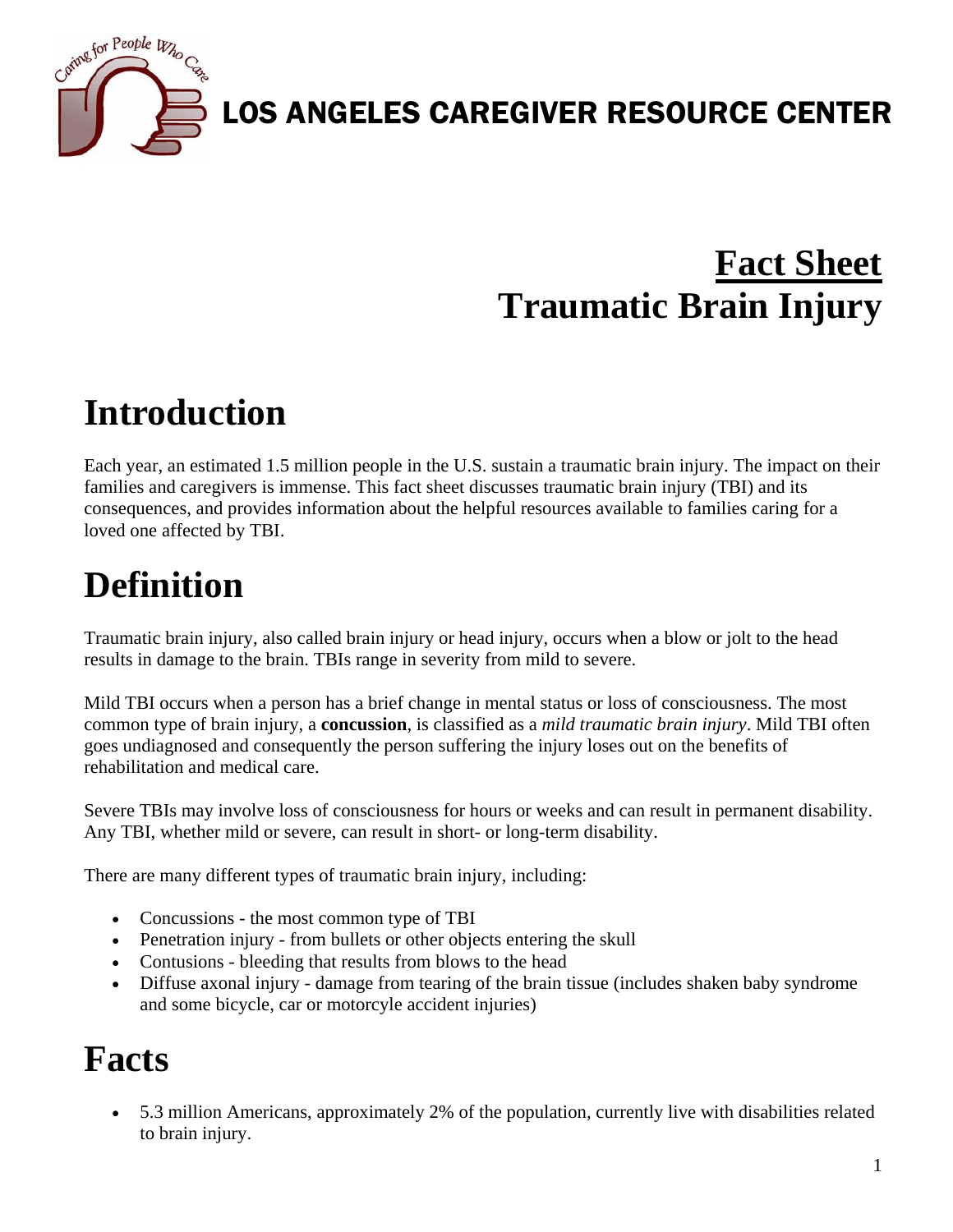- Males are more than twice as likely as females to experience a TBI.
- TBI is most common among adolescents (aged 15-24) and older adults (75 and older).
	- The most common causes of TBI:
		- o Motor vehicle collisions
		- o Falls
		- o Violence
		- o Sports
- Research has shown that approximately 85% of head injuries from bicycle accidents can be prevented with the use of helmets.

### **Consequences**

A TBI may result in mild, moderate or severe changes in one or more areas, including thinking, speech, physical functions and social behavior. The consequences of TBI can be lifelong for some people, while others may be able to recover and resume activities they enjoyed before the injury occurred.

A partial list of **Cognitive Changes** (or **Changes in Thinking**) which can occur due to a brain injury include:

- Shortened attention span
- Memory problems
- Problem-solving difficulties
- Poor judgment
- Partial or complete loss of reading and writing skills
- Language problems, including communication deficits and loss of vocabulary
- Inability to understand abstract concepts
- Difficulty learning new things

Some of the **Physical Changes** that can occur due to a brain injury include:

- Weakness
- Muscle coordination problems
- Full or partial paralysis
- Changes in sexual functioning
- Changes in the senses (hearing, sight, touch, etc.)
- Seizures (also called traumatic epilepsy)
- Sleep problems
- Speech difficulties

#### **Personality and Behavioral Changes** may be subtle or severe and include:

- Difficulty with social skills
- Inability to empathize with others
- Tendency to be more self-centered
- Inability to control one's emotions
- Increases in irritability and frustration
- Inappropriate and/or aggressive behavior
- Extreme mood swings
- Depression (individuals with TBI are considered to be at a high risk for depression)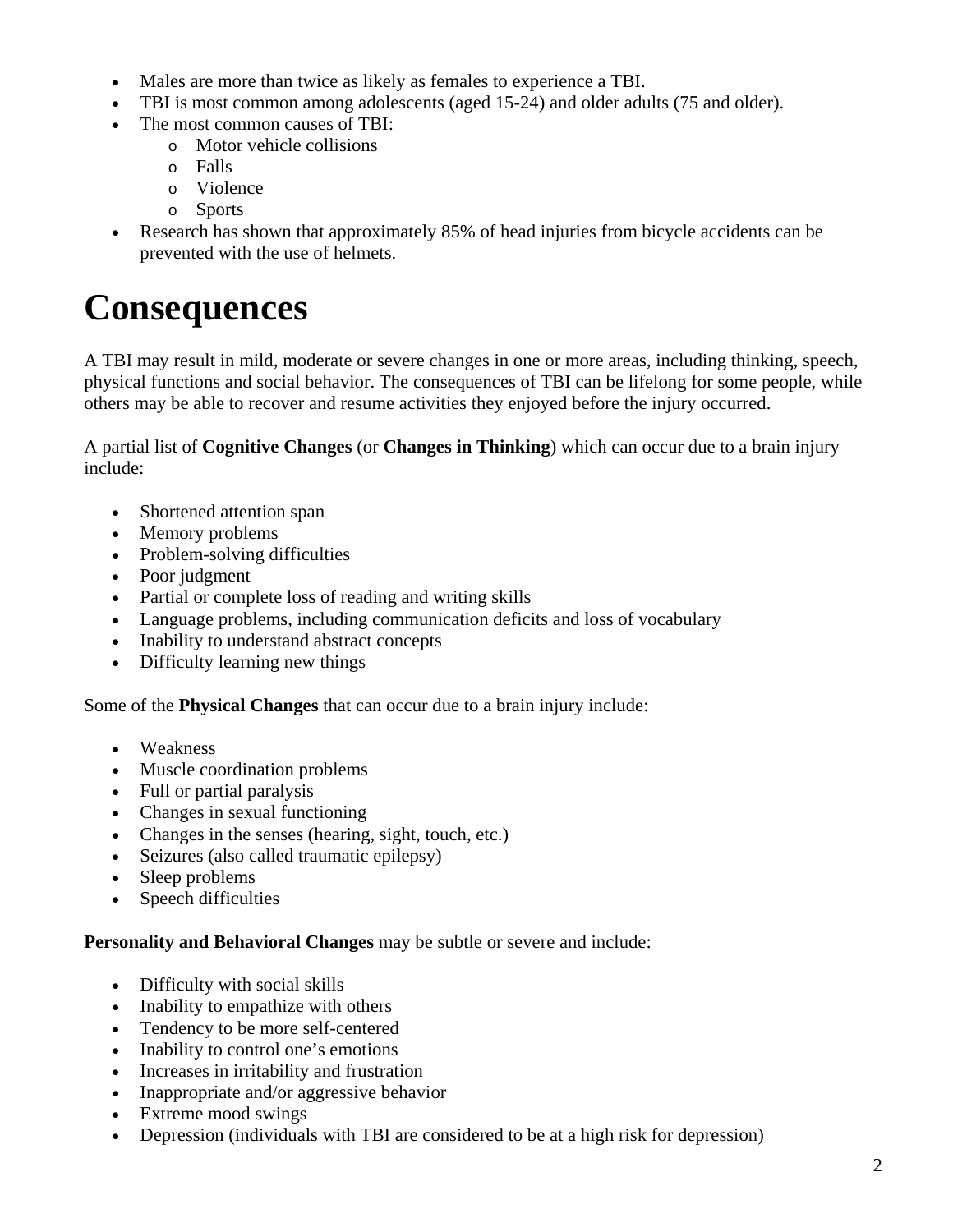For further information about how to cope with behavior problems that result from a TBI, see the FCA Fact Sheet *"Coping with Behavior Problems after Head Injury."*

## **Prognosis (or Chance of Recovery)**

It is difficult to predict how well someone who has had a brain injury will recover, partly because there is no test a doctor can use to predict recovery. The Glasgow Coma Scale is used to determine the initial severity of a brain injury. It is often used at the scene of the accident or in the emergency room. This scale uses eye movements and ability to speak and move other parts of the body to determine the seriousness of the injury. Ask your doctor to explain the tests used to determine your loved one's ability to recover.

Your loved one's prognosis will depend on many factors, including the severity of the injury, the type of injury, and what parts of the brain have been affected. Prompt diagnosis and treatment will help the recovery process.

# **Recovery Tips for People Who Have Had a TBI**

The recovery process is different for everyone. Just as no two people are alike, no two brain injuries are alike. Recovery is typically lengthy—from months to years—because the brain takes a long time to heal. These tips, directed at the person with a brain injury, will help your loved one improve after the injury:

- Get lots of rest.
- Avoid doing anything that could cause another blow or jolt to the head.
- Ask the doctor when it's safe to drive a car, ride a bike, play sports or use heavy equipment, because reaction time may be slower after a brain injury.
- Take prescription medication according to thedoctor's instructions.
- Do not drink alcohol or use street drugs.
- Write things down to help with memory problems.
- Ask the doctor to recommend rehabilitation services that might help recovery, and follow those recommendations.

### **Rehabilitation**

The goal of rehabilitation is to help your loved one live and function as independently as possible. Rehabilitation helps the body heal and assists the brain in relearning processes so that an individual recovers as quickly and efficiently as possible. Rehabilitation will also help the person with TBI learn new ways to do things if any previous abilities have been lost.

After your loved one's initial life-saving treatment at the time of the injury, he or she will most likely start a rehabilitation program and will work with a team of specialists. The person with TBI and his or her family are the most important members of the rehabilitation team. Family members should be included in the rehabilitation and treatment as much as possible. Some of the other professionals who may be part of this team include:

• **Physiatrists** - doctors who are experts in rehabilitation medicine who typically oversee the rehabilitation process.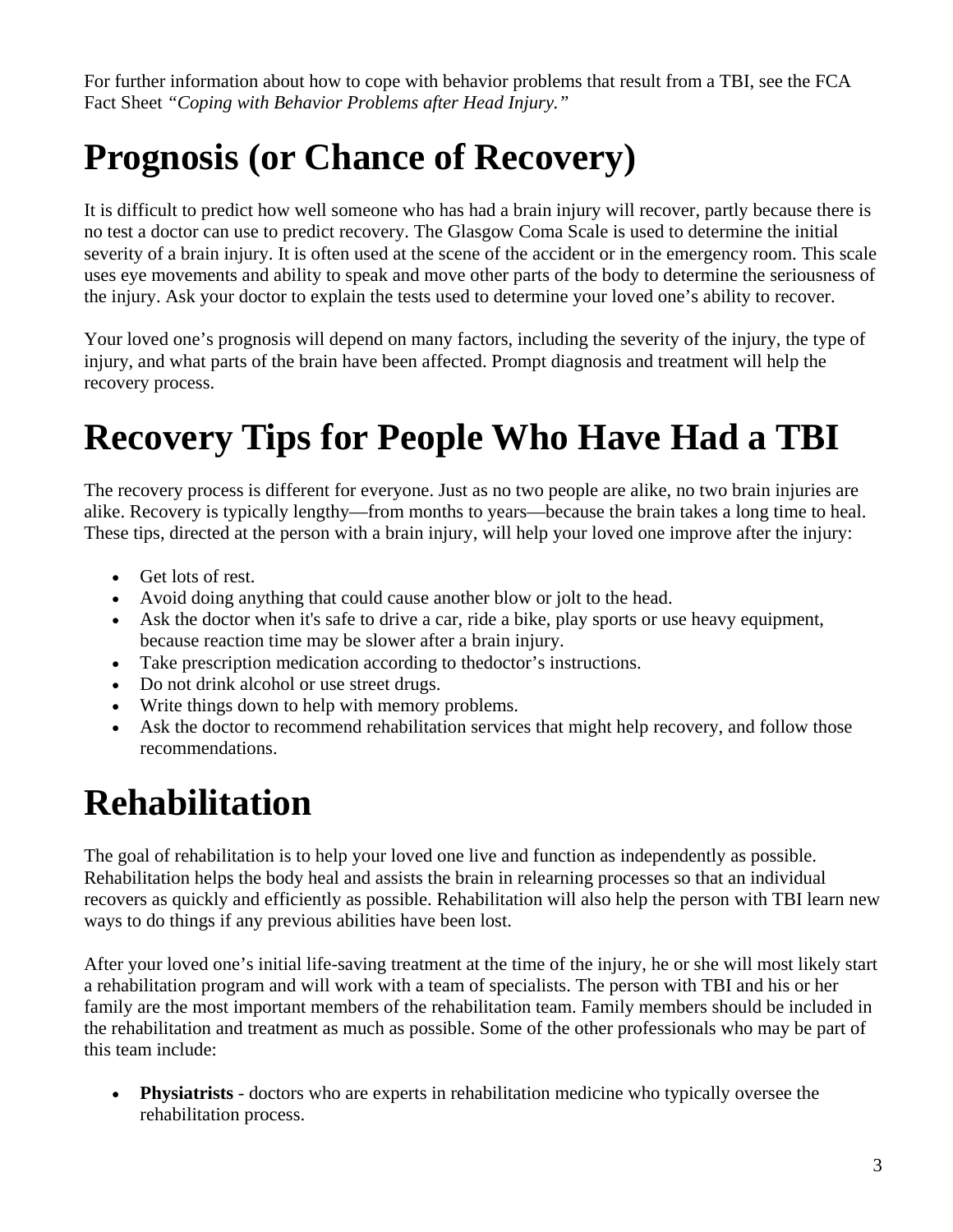- **Neurologists** doctors who are trained in the diagnosis and treatment of nervous system disorders, including diseases of the brain, spinal cord, nerves, and muscles.
- **Occupational, physical, speech and language therapists** therapists that help the person regain thinking skills, communication skills, physical abilities and behavioral skills.
- **Neuropsychologists** specialized psychologists who focus on thinking skills and behavior problems.
- **Vocational rehabilitation experts** employment coaches who help with regaining job skills.

It is important to remember that rehabilitation may last years and that your loved one will benefit from the ability to receive rehabilitation services throughout this time. Appropriate programs and treatments will also change as your family member's needs change.

A variety of treatment and rehabilitation programs may help your loved one. Some of the different types of rehabilitation facilities include:

- **Acute rehabilitation** an intensive rehabilitation program.
- **Coma treatment centers** provide coma-specific medical care.
- **Transitional living programs** nonmedical residential programs that teach skills for community living.
- **Long-term care and supervised living programs** residential facilities that provide care and rehabilitation to people with TBI who are not able to live independently.
- **Behavior management programs** typically community-based (i.e., not residential) programs that teach self-control and appropriate social behaviors.
- **Day treatment programs** provide rehabilitation during the day so the person can return home at night.

The Brain Injury Association of America's *Guide to Selecting and Monitoring Brain Injury Rehabilitation Programs* is a good resource for figuring out what questions to ask a rehabilitation provider and can help in choosing a rehabilitation facility. The Brain Injury Association of America also publishes the *National Directory of Brain Injury Rehabilitation Services*, which lists services in each state.

# **Caregiving**

When someone suffers a Traumatic Brain Injury (TBI), the entire family is affected. Studies show that caregivers of people who have suffered a brain injury may experience feelings of burden, distress, anxiety, anger and depression. If you are caring for a partner, spouse, child, relative or close friend with TBI, it is important to recognize how stressful this situation can be and to seek support services.

Services that may be most helpful to you include in-home assistance (home health aides or personal care assistants), respite care to provide breaks from caregiving, brain injury support groups, and ongoing or short-term counseling for caregivers to adjust to the changes that have come as a result of the injury. You also may need to ask your support system of family, friends and community members for help with your loved one's care, so that you don't get burned out. (See Family Caregiver Alliance's Fact Sheet: *Taking Care of YOU: Self-Care for Family Caregivers* for additional tips on taking care of yourself.)

In your role as a caregiver, you will probably find that it can be difficult to find appropriate and adequate services for your loved one. It is important to know that you will most likely need to be persistent in your search for assistance. You should use your network of family and friends, as well as professionals, to get tips about available resources.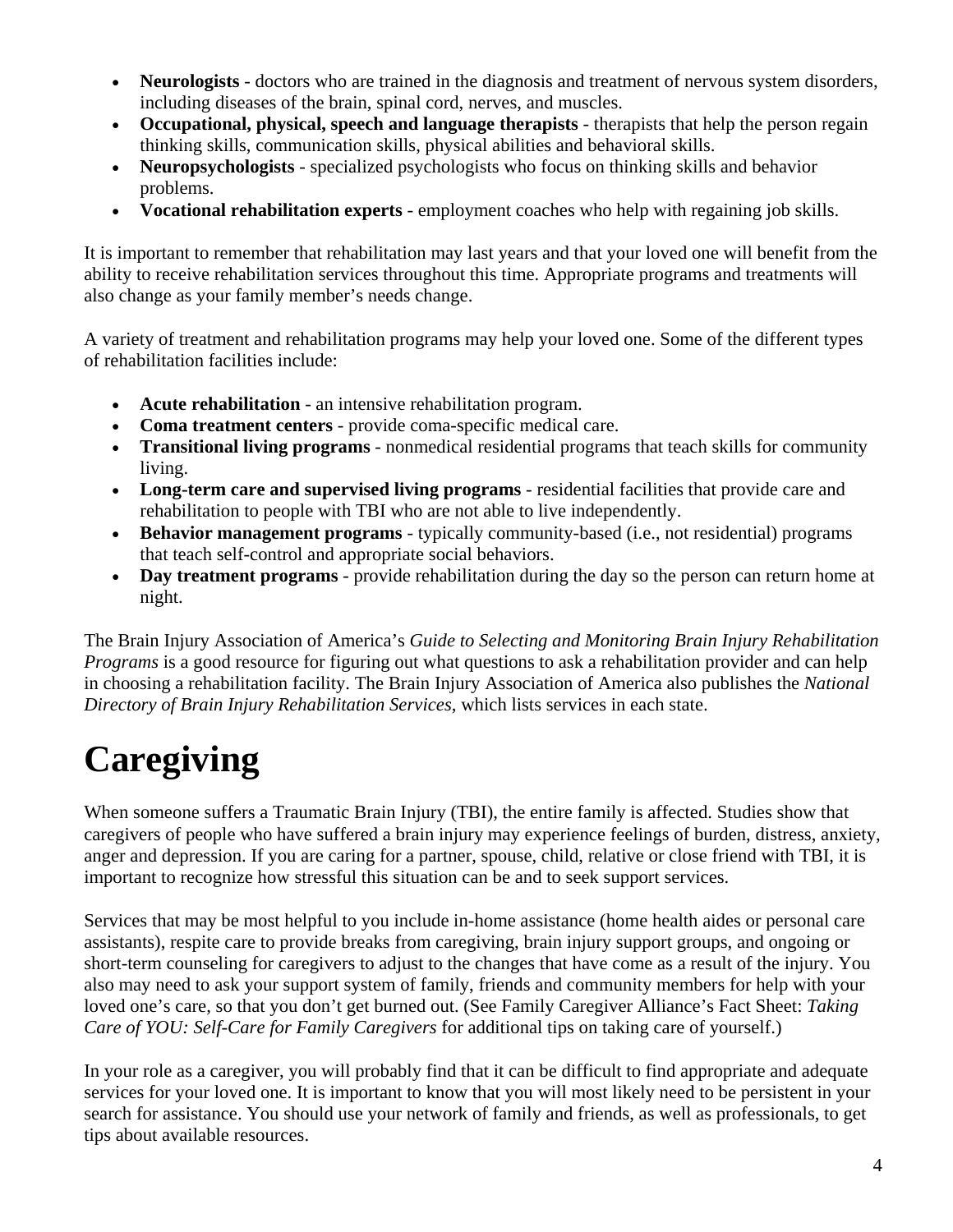# **Useful Resources & Services for Families Affected by TBI**

#### **Protection and Advocacy (P&A) System and Client Assistance Program (CAP)**

This nationwide network of congressionally mandated disability rights agencies provides various services to people with disabilities, including TBI. P&A agencies provide information and referral services and help people with disabilities find solutions to problems involving discrimination and employment, education, health care and transportation, personal decision-making, and Social Security disability benefits. These agencies also provide individual and family advocacy. CAP agencies help clients seeking vocational rehabilitation.

For more information on P&A and CAP programs, contact the National Association of Protection and Advocacy Systems, Inc. at: [www.napas.org](http://www.napas.org/) or (202) 408-9514.

#### **Traumatic Brain Injury Model Systems**

Funded through the National Institute on Disability and Rehabilitation Research, the TBI Model Systems consist of 16 TBI treatment centers throughout the U.S. The TBI Model Systems have extensive experience treating people with TBI and are linked to well established medical centers which provide high quality trauma care from the onset of head injury through the rehabilitation process.

For more information on the TBI Model Systems, go to <u>www.tbindc.org/main\_centers.php</u> or call (800) 248-3221 x4812 to find the center nearest you.

#### **State Brain Injury Programs**

Some states have developed programs to assist individuals with TBI. These programs are often called brain injury programs, task forces or advisory councils and are typically part of the state's Department of Rehabilitation or Health Services. To see if your state has any state-funded TBI programs that can be of assistance, check with the Brain Injury Association of America's State Affiliate at [www.biausa.org](http://www.biausa.org/) (click on "State Affiliates"), or (800) 444-6443. You can also contact the TBI Technical Assistance Center, which provides information about TBI resources in each state-see [www.tbitac.org/site/StateProfile.cfm](http://www.tbitac.org/site/StateProfile.cfm) or call (301) 443-5599.

#### **Social Security Disability Insurance (SSDI) & Supplemental Security Income (SSI)**

It is possible that your loved one may be entitled to SSDI and/or SSI. SSDI and SSI eligibility is dependent on a number of factors including the severity of the disability and what assets and income your loved one has. You should contact the Social Security Administration to find out more about these programs and whether your loved one will qualify for these benefits. For more information on SSDI and SSI, contact the Social Security Administration at [www.ssa.gov](http://www.ssa.gov/) or (800) 772-1213

#### **Centers for Independent Living (CIL)**

Some families have found that it is important to encourage their loved one with a TBI to continually learn skills that can allow them to live independently in the community.

The CILs exist nationwide to help people with disabilities live independently in the community and may have resources to help your loved one reach a goal of living alone. CIL services include advocacy, peer counseling, case management, personal assistance and counseling, information and referral, and independent living skills development. For more information on the CIL system, contact the National Council on Independent Living at [www.virtualcil.net/cils](http://www.virtualcil.net/cils) or (703) 525-3406.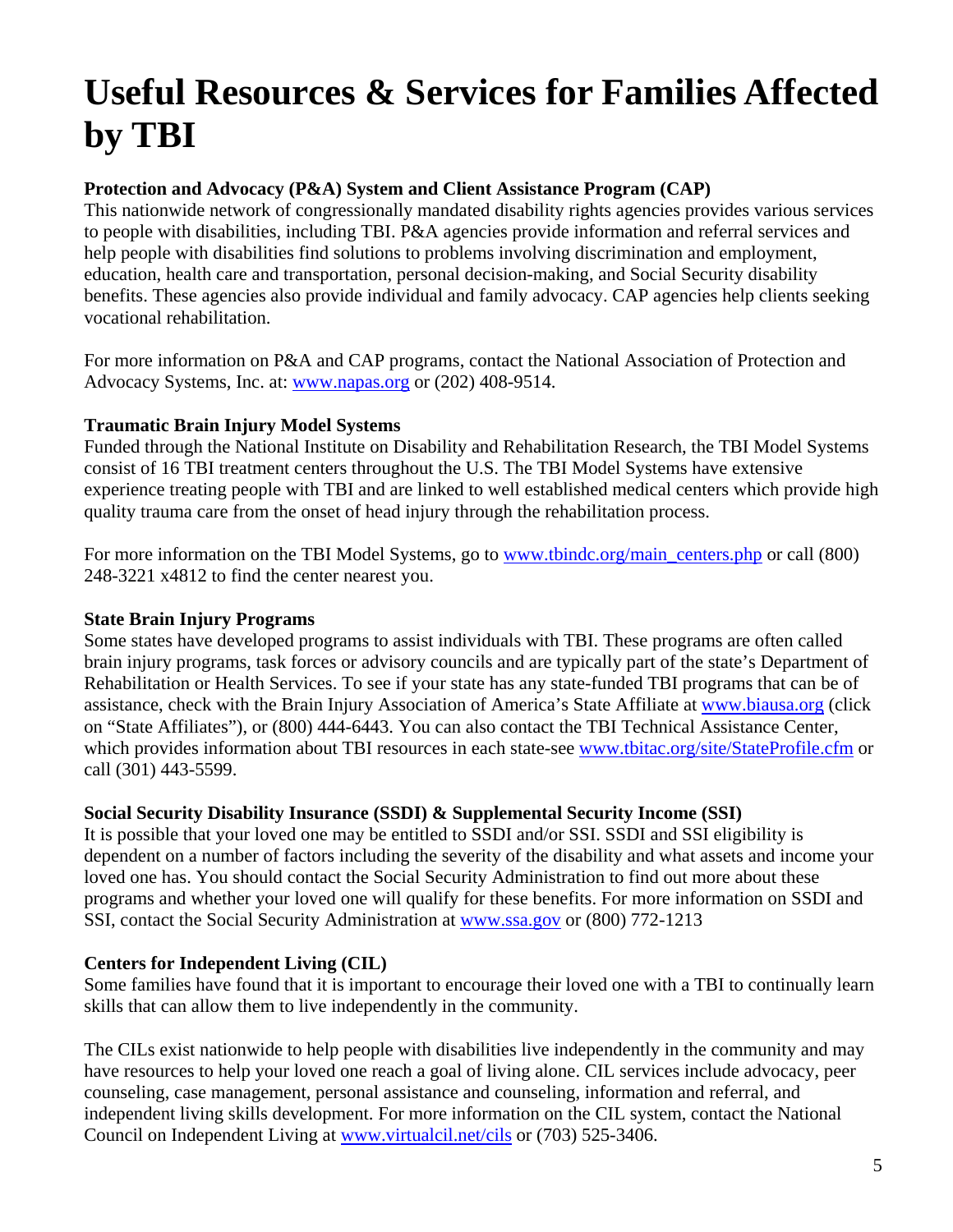### **Recommended Readings**

*Living with Brain Injury: A Guide for Families, Second Edition.* Richard Senelick, MD and Karla Dougherty. 2001: HealthSouth Press. ISBN#: 189152509-3

*Traumatic Head Injury: Cause, Consequence and Challenge.* Dennis P. Swiercinsky, Terrie L. Price and Lief Erick Leaf, 1993, Head Injury Association of Kansas and Greater Kansas City, 1100 Pennsylvania Ave., Suite 305, Kansas City, MO 64105. 1993. Kansas City: Brain Injury Association of Kansas.

*Head Injury: Information and Answers to Commonly Asked Questions: A Family's Guide to Coping.* Christopher D. Strum, MD, Thomas R. Forget, Jr., MD, and Janet L. Strum, RN. 1998: Quality Medical Publishing, St. Louis, MO. ISBN# 1-57626-096-8

*Children with Traumatic Brain Injury: A Parent's Guide.* Edited by Lisa Schoenbrodt, Ed. D. 2001: Woodbine House. ISBN#0-933149-99-9.

*The HDI Coping Series and the HDI Professional Series on Traumatic Brain Injury,* William Burke, Michael Wesolowski and William Blacker, 1996 (revised), HDI Publishers, 10131 Alfred Lane, Houston, TX 77041, (800) 321-7037.

*Fact Sheet: Taking Care of YOU: Self-Care for Family Caregivers,* Family Caregiver Alliance. [www.caregiver.org/caregiver/jsp/content\\_node.jsp?nodeid=847](http://www.caregiver.org/caregiver/jsp/content_node.jsp?nodeid=847)

*Fact Sheet: Coping with Behavior Problems After Head Injury,* Family Caregiver Alliance. [www.caregiver.org/caregiver/jsp/content\\_node.jsp?nodeid=396](http://www.caregiver.org/caregiver/jsp/content_node.jsp?nodeid=396)

# **Credits**

Brain Injury Association of America. *Guide to Selecting and Monitoring Brain Injury Rehabilitation Programs.* (800) 444-6443.

Brain Injury Association of America. (2002). *National Directory of Brain Injury Rehabilitation Services: May 2002 - May 2003*. (800) 444-6443.

Brain Injury Association of America. What Is Brain Injury? www.biausa.org/Pages/what is brain injury.html

Brain Injury Association of America. Treatment and Rehabilitation. [www.biausa.org/Pages/treatment\\_and\\_rehab.html](http://www.biausa.org/Pages/treatment_and_rehab.html)

National Institutes of Health. (1998). *Rehabilitation of Persons with Traumatic Brain Injury*. Consensus, NIH Consensus Statement. October 26-28, 1998.

Centers for Disease Control. Traumatic Brain Injury. *Fact Sheet. National Center for Injury Prevention and Control.* [www.cdc.gov/ncipc/factsheets/tbi.htm](http://www.cdc.gov/ncipc/factsheets/tbi.htm)

Vaughn, S.L. & King, A. (2001). A survey of state programs to finance rehabilitation and community services for individuals with brain injury, *Journal of Head Trauma Rehabilitation*, Vol. 16, 20-33.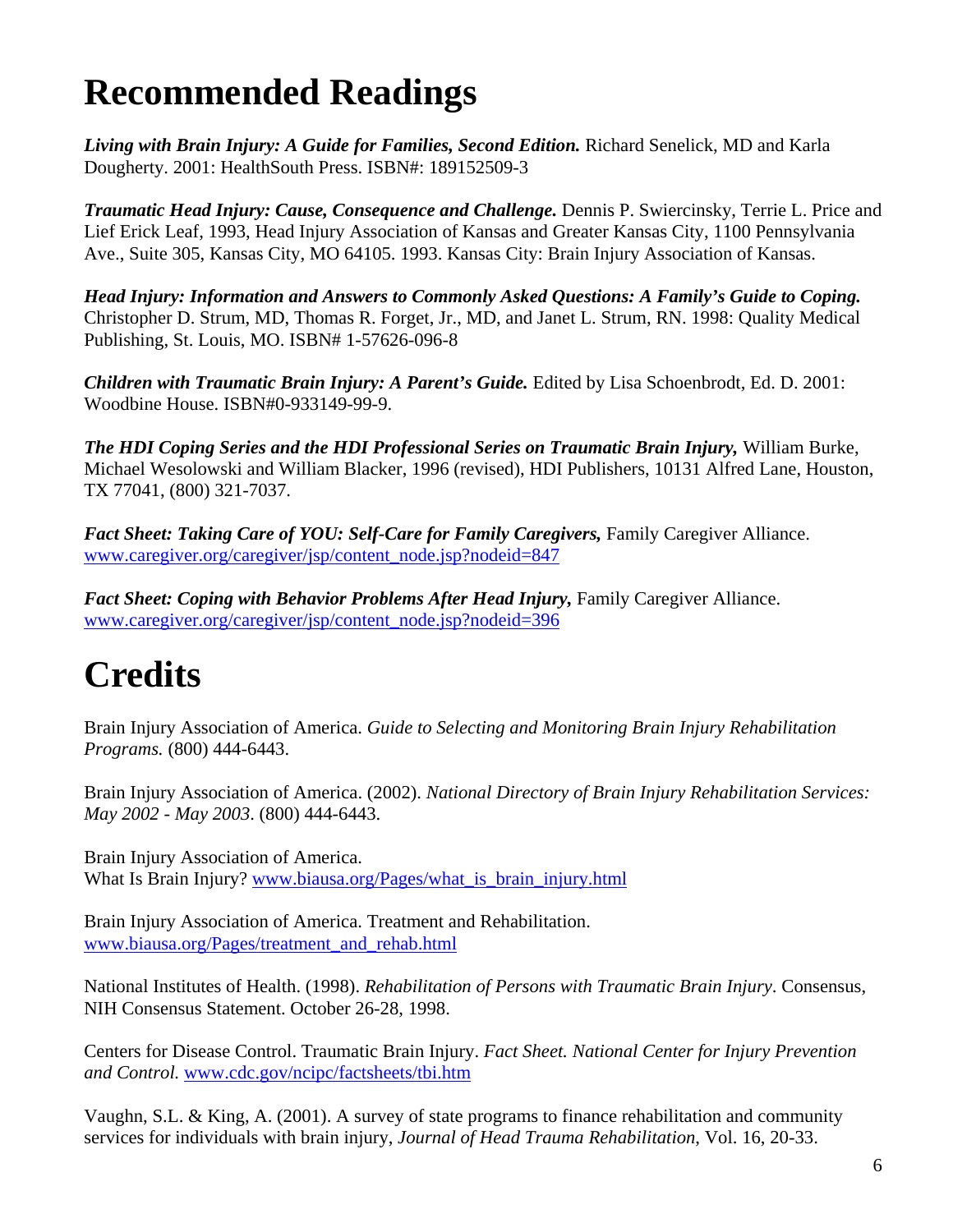Fujii, D., Schaefer Hanes, S., & Kokuni, Y. (1996). Family intervention in the rehabilitation and community reintegration of individuals with brain injury, *The Journal of Cognitive Rehabilitation*, March/April, 6-10.

The National Institute of Neurological Disorders and Stroke. *NINDS Traumatic Brain Injury Information Page*. [www.ninds.nih.gov/health\\_and\\_medical/disorders/tbi\\_doc.htm](http://www.ninds.nih.gov/health_and_medical/disorders/tbi_doc.htm)

### **Resources**

**Los Angeles Caregiver Resource Center 3715 McClintock Avenue Los Angeles, CA 90089-0191** (800) 540-4442 (in CA) or (213) 821-7777 Web Site: [www.losangelescrc.org](http://www.losangelescrc.org/) E-mail: [lacrc@usc.edu](mailto:lacrc@usc.edu) 

The Los Angeles Caregiver Resource Center serves family caregivers of a brain impaired or frail, older adult through education, research, services and advocacy.

For residents of the Los Angeles County Area, LACRC provides direct family support services for caregivers of those with Alzheimer's disease, stroke, traumatic brain injury, Parkinson's, ALS, Multiple Sclerosis, Huntington's disease and other debilitating brain disorders that strike adults.

#### **Brain Injury Association of America**

8201 Greensboro Drive Suite 611 McLean, VA 22102 (703) 761-0750 Helpline: (800) 444-6443 Helpline e-mail: [familyhelpline@biausa.org](mailto:familyhelpline@biausa.org) [www.biausa.org](http://www.biausa.org/)

The Brain Injury Association of America is a national advocacy and awareness organization which develops and distributes educational information about brain injury and resources, legal rights and services. The Association provides a variety of information regarding brain injury and has state affiliates throughout the U.S.

#### **Traumatic Brain Injury Model System (TBIMS)**

[www.tbindc.org/main\\_centers.php](http://www.tbindc.org/main_centers.php)

#### **Family Caregiver Alliance**

180 Montgomery Street, Suite 1100 San Francisco, CA 94104 (415) 434-3388 or (800) 445-8106 Web Site: [www.caregiver.org](http://www.caregiver.org/) E-mail: [info@caregiver.org](mailto:info@caregiver.org)